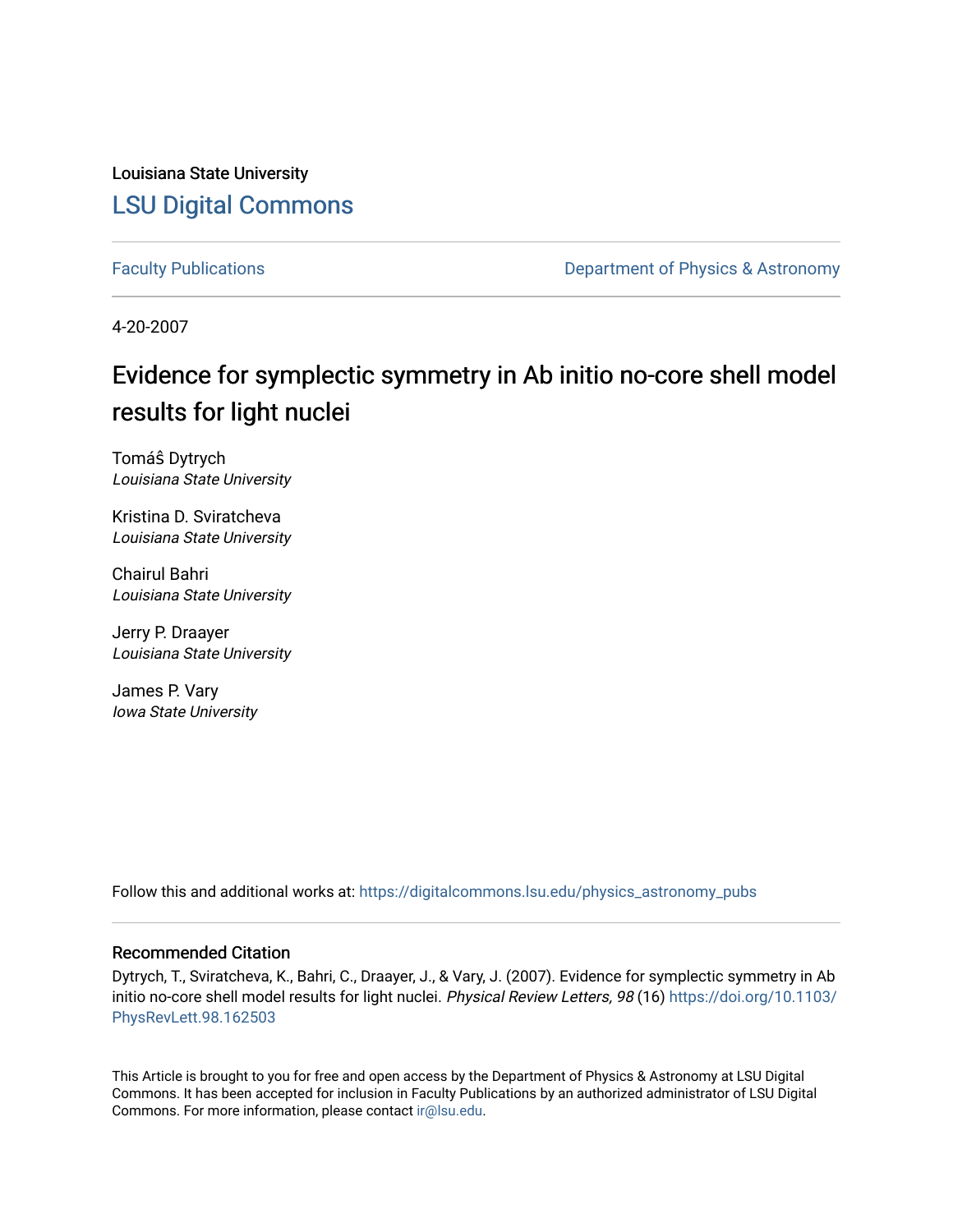## Evidence for Symplectic Symmetry in Ab Initio No-Core Shell Model Results for Light Nuclei

Tomáš Dytrych, Kristina D. Sviratcheva, Chairul Bahri, and Jerry P. Draayer Department of Physics and Astronomy, Louisiana State University, Baton Rouge, LA 70803, USA

James P. Vary

Department of Physics and Astronomy, Iowa State University, Ames, IA 50011, USA

Lawrence Livermore National Laboratory, L-414,

7000 East Avenue, Livermore, California, 94551, USA and

Stanford Linear Accelerator Center, MS81, 2575 Sand Hill Road, Menlo Park, California, 94025, USA

Clear evidence for symplectic symmetry in low-lying states of  $^{12}$ C and  $^{16}$ O is reported. Eigenstates of <sup>12</sup>C and <sup>16</sup>O, determined within the framework of the no-core shell model using the JISP16 NN realistic interaction, typically project at the 85-90% level onto a few of the most deformed symplectic basis states that span only a small fraction of the full model space. The results are nearly independent of whether the bare or renormalized effective interactions are used in the analysis. The outcome confirms Elliott's SU(3) model which underpins the symplectic scheme, and above all, points to the relevance of a symplectic no-core shell model that can reproduce experimental  $B(E2)$  values without effective charges as well as deformed spatial modes associated with clustering phenomena in nuclei.

Recently developed realistic interactions, such as J matrix inverse scattering potentials [\[1\]](#page-4-0) and modern twoand three-nucleon potentials derived from meson exchange theory [\[2\]](#page-4-1) or by using chiral effective field theory [\[3\]](#page-4-2), succeed in modeling the essence of the strong interaction for the purpose of input into microscopic shellmodel calculations that target reproducing characteristic features of light nuclei. The ab initio No-Core Shell Model (NCSM) [\[4\]](#page-4-3) which employs such modern realistic interactions, yields a good description of the low-lying states in few-nucleon systems [\[5](#page-4-4)] as well as in more complex nuclei like  ${}^{12}C$  [\[4](#page-4-3), [6\]](#page-4-5). In addition to advancing our understanding of the propagation of the nucleon-nucleon force in nuclear matter and clustering phenomena [\[7](#page-4-6), [8\]](#page-4-7), modeling the structure of  ${}^{12}C$ ,  ${}^{16}O$  and similar nuclei is also important for gaining a better understanding of other physical processes such as parity-violating electron scattering from light nuclei [\[9\]](#page-4-8) and results gained through neutrino studies [\[10\]](#page-4-9) as well as for making better predictions for capture reaction rates that figure prominently, for example, in the burning of He in massive stars [\[11](#page-4-10)].

In this letter we report on investigations that show that realistic eigenstates for low-lying states determined in NCSM calculations for light nuclei with the JISP16 realistic interaction [\[1\]](#page-4-0), predominantly project onto few of the most deformed  $Sp(3, \mathbb{R})$ -symmetric basis states that are free of spurious center-of-mass motion. This reflects the presence of an underlying symplectic  $\mathfrak{sp}(3,\mathbb{R}) \supset \mathfrak{su}(3) \supset$  $\mathfrak{so}(3)$  algebraic structure [\[22\]](#page-4-11), which is not a priori imposed on the interaction and furthermore is found to remain unaltered after a Lee-Suzuki similarity transformation used to accommodate the truncation of the infinite Hilbert space by renormalization of the bare interaction. This in turn provides insight into the physics of a nucleon system and its geometry. Specifically, nuclear collective

states with well-developed quadrupole and monopole vibrational modes and rotational modes are described naturally by irreducible representations (irreps) of  $Sp(3, \mathbb{R})$ .

The present study points to the possibility of achieving convergence of higher-lying collective modes and reaching heavier nuclei by expanding the NCSM basis space beyond its current limits through  $Sp(3, \mathbb{R})$  basis states that span a dramatically smaller subspace of the full space. In this way, the symplectic no-core shell-model (Sp-NCSM) with realistic interactions and with a mixed  $Sp(3, \mathbb{R})$  irrep extension will allow one to account for even higher  $\hbar\Omega$  configurations required to realize experimentally measured  $B(E2)$  values without an effective charge, and to accommodate highly deformed spatial configura-tions [\[12\]](#page-4-12) that are required to reproduce  $\alpha$ -cluster modes, which may be responsible for shaping, e.g., the second  $0^+$ state in  ${}^{12}$ C and  ${}^{16}$ O [\[8\]](#page-4-7).

We focus on the  $0^+_{gs}$  ground state and the lowest  $2^+ (\equiv 2^+_1)$  and  $4^+ (\equiv 4^+_1)$  states in the oblate <sup>12</sup>C nucleus as well as the  $0^{+}_{gs}$  in the 'closed-shell' <sup>16</sup>O nucleus. The NCSM eigenstates for these states are reasonably well converged in the  $N_{max} = 6$  (or  $6\hbar\Omega$ ) model space with an effective interaction based on the JISP16 realistic interaction [\[1\]](#page-4-0), which typically leads to rapid convergence in the NCSM evaluations, describes NN data to high accuracy and is consistent with, but not constrained by, meson exchange theory, QCD or locality. In addition, calculated binding energies as well as other observables for  ${}^{12}$ C such as  $B(E2; 2^+_1 \rightarrow 0^+_{gs})$ ,  $B(M1; 1^+_1 \rightarrow 0^+_{gs})$ , ground-state proton rms radii and the  $2^+_1$  quadrupole moment all lie reasonably close to the measured values. While symplectic algebraic approaches have achieved a very good reproduction of low-lying energies and B(E2) values in light nuclei [\[13,](#page-4-13) [14\]](#page-4-14) and specifically in  ${}^{12}$ C using phenomenological interactions [\[15\]](#page-4-15) or truncated symplectic basis with sim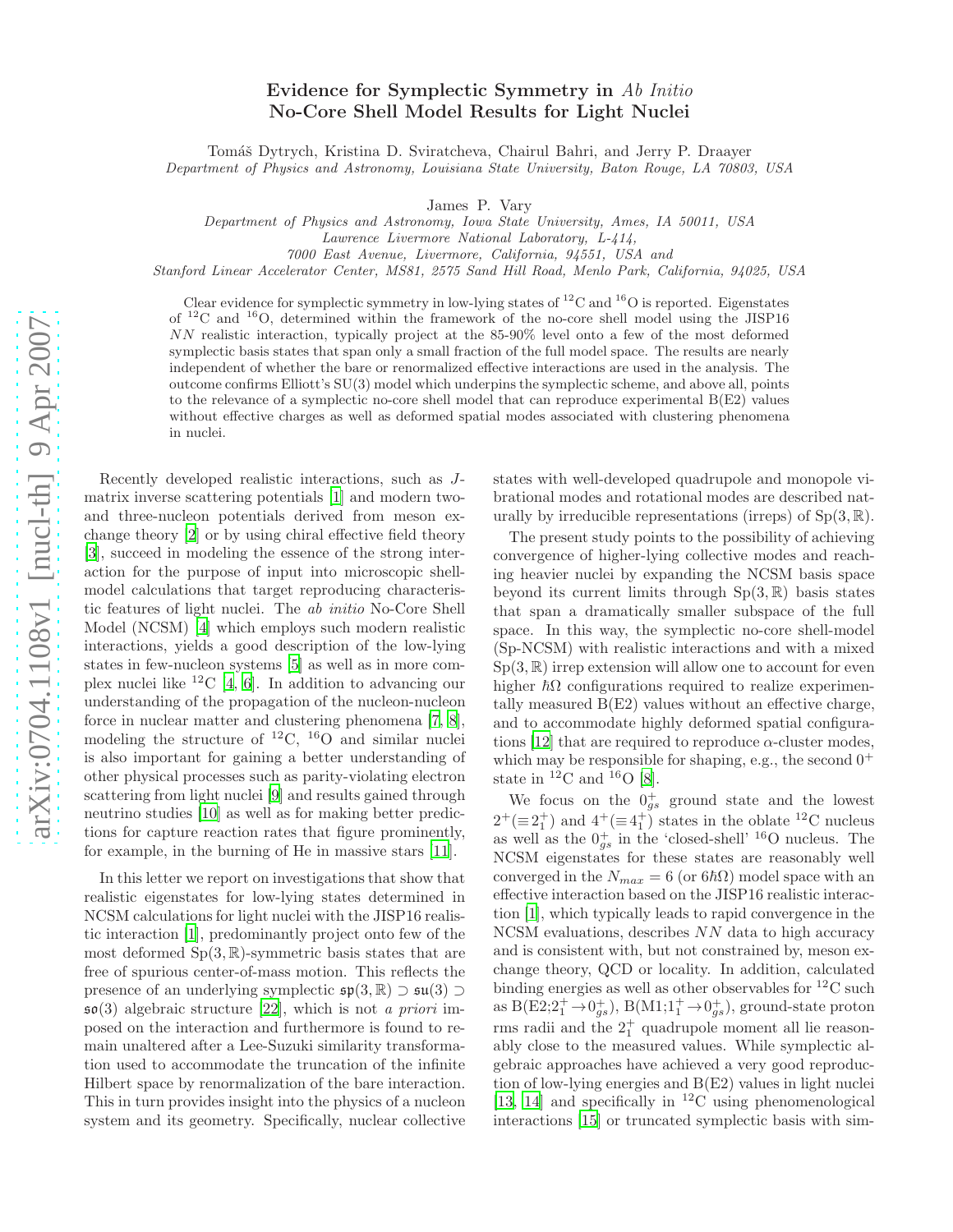plistic (semi-) microscopic interactions [\[16,](#page-4-16) [17\]](#page-4-17), here, for the first time, we establish, the dominance of the symplectic  $Sp(3, \mathbb{R})$  symmetry in light nuclei, and hence their propensity towards development of collective motion, as unveiled through ab initio calculations of the NCSM type starting with realistic two-nucleon interactions.

The symplectic shell model [\[18](#page-4-18), [19\]](#page-4-19) is based on the noncompact symplectic  $\mathfrak{sp}(3,\mathbb{R})$  algebra. The classical realization of this symmetry underpins the dynamics of rotating bodies and has been used, for example, to describe the rotation of deformed stars and galaxies [\[20\]](#page-4-20). In its quantal realization it is known to underpin the successful Bohr-Mottelson collective model and has also been shown to be a multiple oscillator shell generalization of Elliott's SU(3) model. Consequently, symplectic basis states bring forward important information about nuclear shapes and deformation in terms of  $(\lambda, \mu)$ , which serve to label the SU(3) irreps within a given  $Sp(3, \mathbb{R})$ irrep, for example,  $(0, 0)$ ,  $(\lambda, 0)$  and  $(0, \mu)$  describe spherical, prolate and oblate shapes, respectively.

The significance of the symplectic symmetry for a microscopic description of a quantum many-body system emerges from the physical relevance of its 21 generators constructed as bilinear products of the momentum  $(p_{\alpha})$ and coordinate  $(q_\beta)$  operators, e.g.  $p_\alpha p_\beta$ ,  $p_\alpha q_\beta$ , and  $q_\alpha q_\beta$ with  $\alpha$ ,  $\beta = x$ ,  $y$ , and z for the 3 spatial directions. Hence, the many-particle kinetic energy, the mass quadrupole moment operator, and the angular momentum are all elements of the  $\mathfrak{sp}(3,\mathbb{R}) \supset \mathfrak{su}(3) \supset \mathfrak{so}(3)$  algebraic structure. It also includes monopole and quadrupole collective vibrations reaching beyond a single shell to higher-lying and core configurations, as well as vorticity degrees of freedom for a description of the continuum from irrotational to rigid rotor flows. Alternatively, the elements of the  $\mathfrak{sp}(3,\mathbb{R})$  algebra can be represented as bilinear products in harmonic oscillator (HO) raising and lowering operators, which means the basis states of a  $Sp(3, \mathbb{R})$  irrep can be expanded in a 3-D HO (m-scheme) basis which is the same basis used in the NCSM, thereby facilitating calculations and symmetry identification.

The basis states within a  $Sp(3, \mathbb{R})$  irrep are built by applying symplectic raising operators to a np-nh (nparticle-n-hole,  $n = 0, 2, 4, ...$  lowest-weight  $Sp(3, \mathbb{R})$ state (symplectic bandhead), which is defined by the usual requirement that the symplectic lowering operator annihilates it. The raising operator induces a  $2\hbar\Omega$  1p-1h monopole or quadrupole excitation (one particle raised by two shells) together with a smaller  $2\hbar\Omega$  2p-2h correction for eliminating the spurious center-of-mass motion. If one were to include all possible lowest-weight  $np-nh$ starting state configurations ( $n \leq N_{max}$ ), and allowed all multiples thereof, one would span the full NCSM space.

The lowest-lying eigenstates of  ${}^{12}$ C and  ${}^{16}$ O were calculated using the NCSM as implemented through the Many Fermion Dynamics (MFD) code [\[21\]](#page-4-21) with an effective interaction derived from the realistic JISP16 NN poten-



<span id="page-2-0"></span>FIG. 1: NCSM space dimension as a function of the maximum  $\hbar\Omega$  excitations,  $N_{max}$ , compared to that of the Sp(3, R) subspace: (a)  $J = 0, 2$ , and 4 for <sup>12</sup>C, and (b)  $J = 0$  for <sup>16</sup>O.

tial [\[1\]](#page-4-0) for different  $\hbar\Omega$  oscillator strengths. For both nuclei we constructed all of the 0p-0h and  $2\hbar\Omega$  2p-2h (2 particles raised by one shell each) symplectic bandheads and generated their  $Sp(3, \mathbb{R})$  irreps up to  $N_{max} = 6$  $(6\hbar\Omega \mod{space})$ . Analysis of overlaps of the symplectic states with the NCSM eigenstates for  $2\hbar\Omega$ ,  $4\hbar\Omega$ , and  $6\hbar\Omega$  model spaces  $(N_{max} = 2, 4, 6)$  reveals the dominance of the 0p-0h Sp(3,  $\mathbb{R}$ ) irreps. For the  $0.4$  and the lowest  $2^+$  and  $4^+$  states in <sup>12</sup>C there are nonnegligible overlaps for only 3 of the 13 0p-0h  $Sp(3, \mathbb{R})$  irreps, namely, the leading (most deformed) representation specified by the shape deformation of its symplectic bandhead, (0 4), and carrying spin  $S = 0$  together with two  $(1\ 2)$   $S = 1$  irreps with different bandhead constructions for protons and neutrons. For the ground state of  $16$ O there is only one possible 0p-0h  $Sp(3, \mathbb{R})$  irrep, (00)  $S = 0$ . In addition, among the  $2\hbar\Omega$  2p-2h Sp(3, R) irreps only a small fraction contributes significantly to the overlaps and it includes the most deformed configurations that correspond to oblate shapes in  ${}^{12}$ C and prolate ones in  ${}^{16}$ O.

The typical dimension of a symplectic irrep in the  $N_{max} = 6$  space is on the order of  $10^2$  as compared to  $10<sup>7</sup>$  for the full NCSM *m*-scheme basis space. As  $N_{max}$  is increased the dimension of the  $J = 0, 2$ , and 4 symplectic space built on the 0p-0h Sp(3,  $\mathbb{R}$ ) irreps for <sup>12</sup>C grows very slowly compared to the NCSM space dimension (Fig. [1a](#page-2-0)). The dominance of only three irreps additionally reduces the dimensionality of the symplectic model space, which remains a small fraction of the NCSM basis space even when the most dominant  $2\hbar\Omega$  2p-2h Sp(3, R) irreps are included. The space reduction is even more dramatic in the case of  $^{16}$ O (Fig. [1b](#page-2-0)). This means that a space spanned by a set of symplectic basis states is computationally manageable even when high- $\hbar\Omega$  configurations are included.

The overlaps of the most dominant symplectic states with investigated NCSM eigenstates for the <sup>12</sup>C and the <sup>16</sup>O in the 0, 2, 4 and  $6\hbar\Omega$  subspaces are given in Table [I](#page-3-0) and [II.](#page-3-1) In order to speed up the calculations, we retained only the largest amplitudes of the NCSM states, those sufficient to account for at least 98% of the norm which is quoted also in the table. The results show that approximately  $85\%$  of the NCSM eigenstates for  ${}^{12}$ C ( ${}^{16}$ O) fall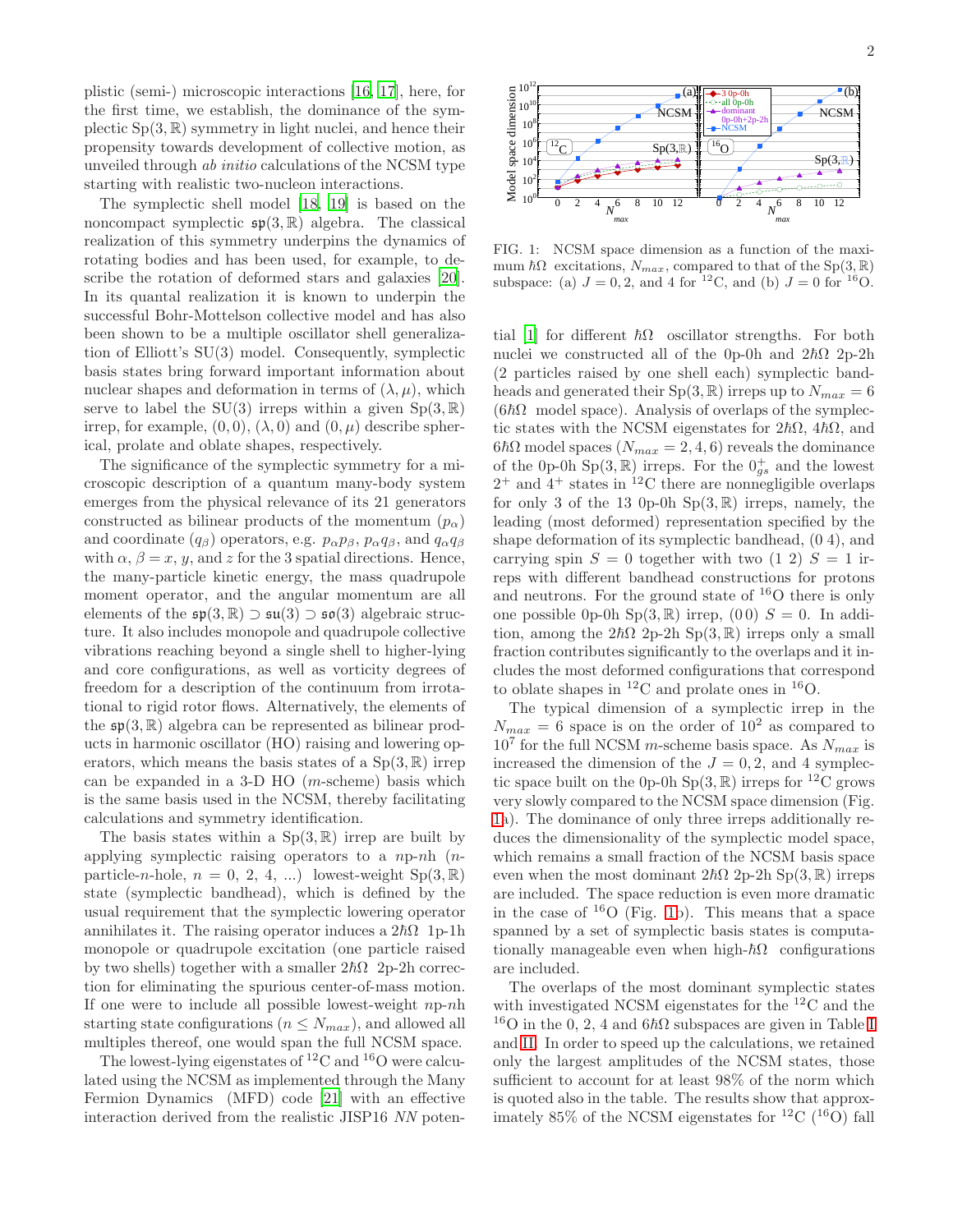within a subspace spanned by the few most significant 0p-0h and  $2\hbar\Omega$  2p-2h Sp(3, R) irreps, with the  $2\hbar\Omega$  2p-2h Sp $(3,\mathbb{R})$  irreps accounting for 5% (10%) and with the leading irrep,  $(0\ 4)$  for <sup>12</sup>C and  $(0\ 0)$  for <sup>16</sup>O, carrying close to 70% (75%) of the NCSM wavefunction.

Furthermore, the  $S = 0$  part of all three NCSM eigenstates for  ${}^{12}$ C is almost entirely projected (95%) onto only six  $S = 0$  symplectic irreps included in Table [I,](#page-3-0) with as much as 90% of the spin-zero NCSM states accounted for solely by the leading  $(0 4)$  irrep. The  $S = 1$  part is also remarkably well described by merely two  $Sp(3, \mathbb{R})$  irreps. Similar results are observed for the ground state of <sup>16</sup>O.

Another striking property of the low-lying eigenstates is revealed when the spin projections of the converged NCSM states are examined. Specifically, as shown in Fig. [2,](#page-3-2) their  $Sp(3, \mathbb{R})$  symmetry and hence the geometry of the nucleon system being described is nearly independent of the  $\hbar\Omega$  oscillator strength. The symplectic symmetry is present with equal strength in the spin parts of the NCSM wavefunctions for <sup>12</sup>C as well as <sup>16</sup>O regardless of whether the bare or the effective interactions are used. This suggests that the Lee-Suzuki transformation, which effectively compensates for the finite space truncation by renormalization of the bare interaction, does not affect the  $Sp(3, \mathbb{R})$  symmetry structure of the spatial wavefunctions. Hence, the symplectic structure de-

<span id="page-3-0"></span>TABLE I: Probability distribution of NCSM eigenstates for <sup>12</sup>C across the dominant 0p-0h and  $2\hbar\Omega$  2p-2h Sp(3, R) irreps,  $\hbar\Omega$ =15 MeV.

|                    |                      | $0\hbar\Omega$ | $2\hbar\Omega$ | $4\hbar\Omega$ | $6\hbar\Omega$ | Total |  |  |  |
|--------------------|----------------------|----------------|----------------|----------------|----------------|-------|--|--|--|
| $J=0$              |                      |                |                |                |                |       |  |  |  |
| $Sp(3,\mathbb{R})$ | $(0 4)S = 0$         | 46.26          | 12.58          | 4.76           | 1.24           | 64.84 |  |  |  |
|                    | $(1\ 2)S=1$          | 4.80           | 2.02           | 0.92           | 0.38           | 8.12  |  |  |  |
|                    | $(1\ 2)S=1$          | 4.72           | 1.99           | 0.91           | 0.37           | 7.99  |  |  |  |
|                    | $2\hbar\Omega$ 2p-2h |                | 3.46           | 1.02           | 0.35           | 4.83  |  |  |  |
|                    | Total                | 55.78          | 20.05          | 7.61           | 2.34           | 85.78 |  |  |  |
| <b>NCSM</b>        |                      | 56.18          | 22.40          | 12.81          | 7.00           | 98.38 |  |  |  |
| $J=2$              |                      |                |                |                |                |       |  |  |  |
| $Sp(3,\mathbb{R})$ | $(0 4)S = 0$         | 46.80          | 12.41          | 4.55           | 1.19           | 64.95 |  |  |  |
|                    | $(1\ 2)S=1$          | 4.84           | 1.77           | 0.78           | 0.30           | 7.69  |  |  |  |
|                    | $(1\ 2)S=1$          | 4.69           | 1.72           | 0.76           | 0.30           | 7.47  |  |  |  |
|                    | $2\hbar\Omega$ 2p-2h |                | 3.28           | 1.04           | 0.38           | 4.70  |  |  |  |
|                    | Total                | 56.33          | 19.18          | 7.13           | 2.17           | 84.81 |  |  |  |
| <b>NCSM</b>        |                      | 56.18          | 21.79          | 12.73          | 7.28           | 98.43 |  |  |  |
| $J=4$              |                      |                |                |                |                |       |  |  |  |
| $Sp(3,\mathbb{R})$ | $(0 4)S = 0$         | 51.45          | 12.11          | 4.18           | 1.04           | 68.78 |  |  |  |
|                    | $(1\ 2)S=1$          | 3.04           | 0.95           | 0.40           | 0.15           | 4.54  |  |  |  |
|                    | $(1\ 2)S=1$          | 3.01           | 0.94           | 0.39           | 0.15           | 4.49  |  |  |  |
|                    | $2\hbar\Omega$ 2p-2h |                | 3.23           | 1.16           | 0.39           | 4.78  |  |  |  |
|                    | Total                | 57.50          | 17.23          | 6.13           | 1.73           | 82.59 |  |  |  |
| <b>NCSM</b>        |                      | 57.64          | 20.34          | 12.59          | 7.66           | 98.23 |  |  |  |

tected in the present analysis for  $6\hbar\Omega$  model space is what would emerge in NSCM evaluations with a sufficiently large model space to justify use of the bare interaction.



<span id="page-3-2"></span>FIG. 2: Projection of the  $S = 0$  (blue, left) [and  $S = 1$  (red, right)]  $Sp(3, \mathbb{R})$  irreps onto the corresponding significant spin components of the NSCM wavefunctions for (a)  $0^+_{gs}$ , (b)  $2^+_1$ , and (c)  $4_1^+$  in <sup>12</sup>C and (d)  $0_{gs}^+$  in <sup>16</sup>O, for effective interaction for different  $\hbar\Omega$  oscillator strengths and bare interaction.

In addition, as one varies the oscillator strength  $\hbar\Omega$ , the projection of the NCSM wavefunctions onto the symplectic subspace changes only slightly (see, e.g., Fig. [3](#page-4-22) for the  $0_{gs}^+$  state of <sup>12</sup>C and <sup>16</sup>O). The symplectic structure is preserved, only the  $Sp(3, \mathbb{R})$  irrep contributions change because the  $S = 0$   $(S = 1)$  part of the NCSM eigenstates decrease (increase) towards higher  $\hbar\Omega$  frequencies. Clearly, the largest contribution comes from the leading  $Sp(3, \mathbb{R})$  irrep (black diamonds), growing to  $80\%$ of the NCSM wavefunctions for the lowest  $\hbar\Omega$ . These results can be interpreted as a strong confirmation of Elliott's SU(3) model since the projection of the NCSM states onto the  $0\hbar\Omega$  space [Fig. [3,](#page-4-22) blue (lowest) bars] is a projection of the NCSM results onto the SU(3) shell model. The outcome is consistent with what has been shown to be a dominance of the leading SU(3) symmetry for SU(3)-based shell-model studies with realistic interactions in  $0\hbar\Omega$  model spaces. It seems the simplest of

<span id="page-3-1"></span>TABLE II: Probability distribution of the NCSM eigenstate for the  $J = 0$  ground state in <sup>16</sup>O across the 0p-0h and dominant  $2\hbar\Omega$  2p-2h Sp(3, R) irreps,  $\hbar\Omega$ =15 MeV.

|             |                                                     | $0\hbar\Omega$ | $2\hbar\Omega$              | $4\hbar\Omega$ | $6\hbar\Omega$ | Total |
|-------------|-----------------------------------------------------|----------------|-----------------------------|----------------|----------------|-------|
|             | $Sp(3, \mathbb{R})$ $(0 \ 0)S = 0$ 50.53 15.87 6.32 |                |                             |                | 2.30           | 75.02 |
|             | $2\hbar\Omega$ 2p-2h                                |                |                             | 5.99 2.52 1.32 |                | 9.83  |
|             | Total                                               |                | 50.53 21.86 8.84 3.62 84.85 |                |                |       |
| <b>NCSM</b> |                                                     |                | 50.53 22.58 14.91 10.81     |                |                | 98.83 |